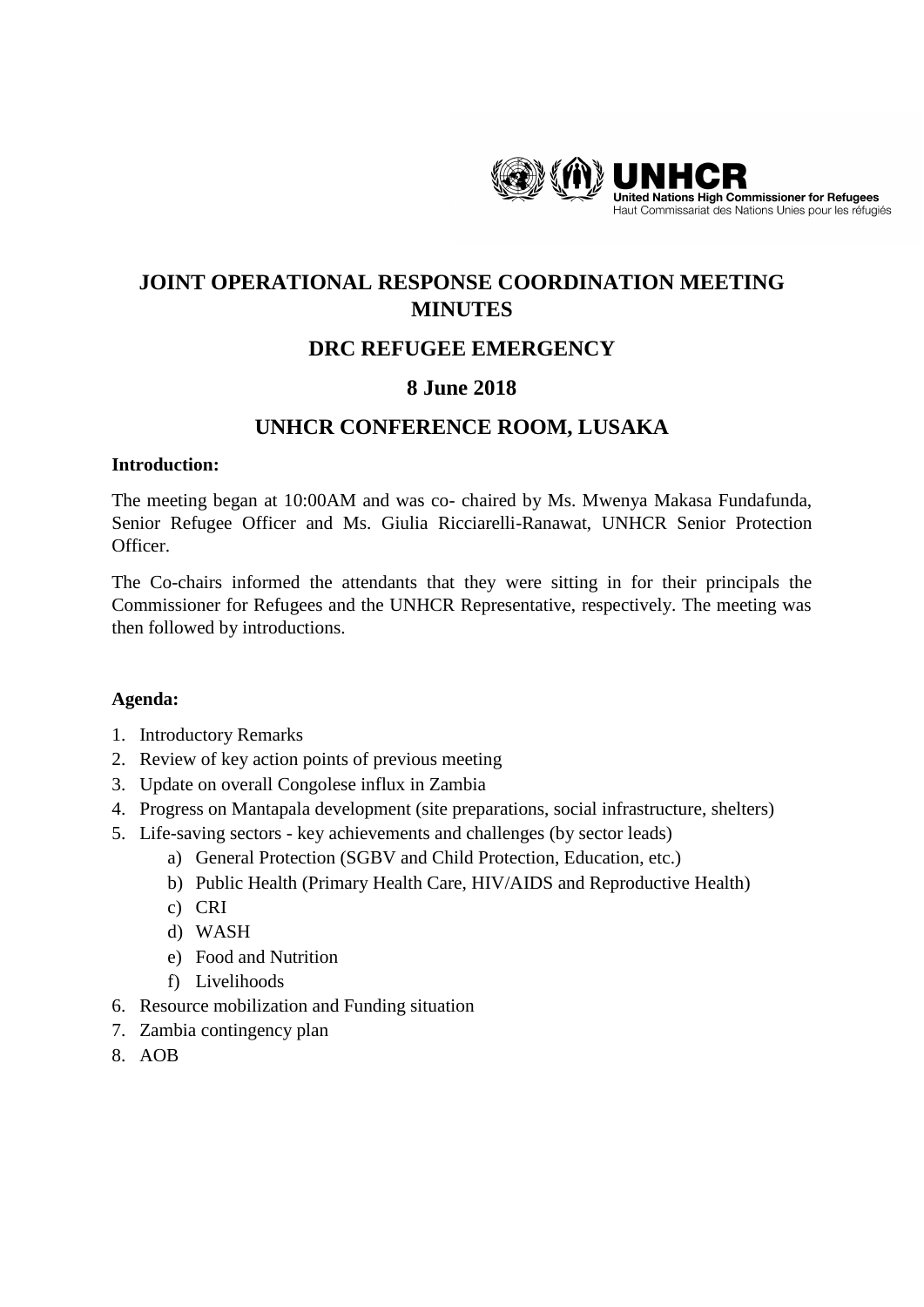#### **Summary Points**

- *727 individuals were relocated to Mantapala on Thursday 7 June. 606 individuals are expected to be relocated on Saturday 10 June.*
- *The funding that was allocated to repair the road has not yet been implemented.*  Partners are concerned that delays in road reparations are increasing their *operational costs.*
- *COR, UNHCR and UNICEF to agree on how/when the donated ambulance will be handed over to the Ministry of Health*
- *Plan Int. requested COR to liaise with MCDSS to assess how psychosocial support can be provided as current funding will end in July.*
- *Partners' major concern is what will occur once CERF funding comes to an end – discussions should take place specifically for this.*
- *Partners mentioned that developing PI materials (photos, videos, etc.) are key for fundraising activities. To ensure partners' access to take photos and videos in Mantapala/Kenani, COR will circulate procedure to get clearance from Lusaka.*
- *EU's 1 million Euros to be given to UNHCR for WASH and Education in Mantapala. The funding will have to be channelled through an NGO over a period of no more than 12 months. Discussions with WASH and Education colleagues are ongoing to identify existing gaps.*
- *Partners suggest that COR/UNHCR should slow down the relocation exercise to ensure that land is not being allocated in flood-prone areas.*
- *COR and UNHCR to link Africa Humanitarian Action (AHA) with UNICEF who is interested in doing health in Mantapala.*
- *Land demarcation and allocation should be taken into consideration in order to ensure that land for farming purposes is identified and cleared before the rains begin.*
- *The allocation of plots should be done following the results of the groundwater survey and not before. Coordination with site planning is needed.*

#### **Government update**

- Relocation of 737 people on Thursday 7 to Mantapala from Kenani bringing the total number of refugees to 7,348 in Mantapala
- 35 people in Chiengi are waiting relocation to Kenani. Some 90 people from Nsumbu have moved to Mpulungu and are waiting to be relocated to Meheba.
- No update on the road works COR will see the Director of the National Road Fund to see if they can action the letter from RDA which was written in April. No money has been released since.
- An ambulance has been handed over to COR from UNHCR and two drivers will have to be hired to be based in Mantapala. UNHCR explained this is because UNHCR only has an agreement with COR as the entity mandated to refugee affairs in Zambia who then links up with line ministries to ensure service delivery. As a short term solution, COR will hire the two drivers and as a long term solution MoH should get the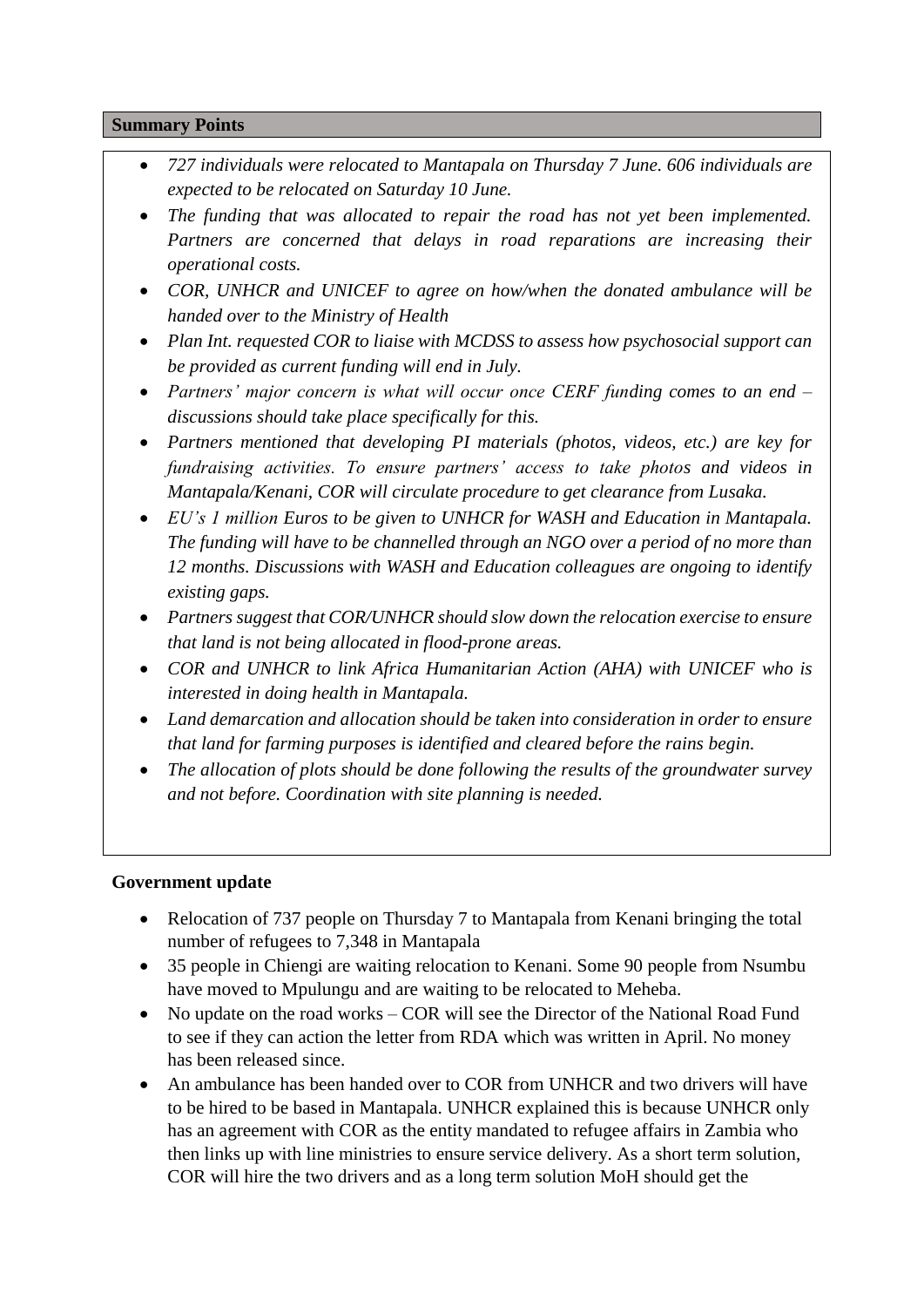ambulance and hire its own drivers. UNICEF mentioned that they provided funds to the DHO for drivers – follow up between COR, UNHCR and UNICEF required.

## **Protection**

- All women over 50 will receive chitenges donated by OXFAM previously only those bellow 50 were getting dignity kits from UNFPA. OXFAM will also be doing solar street lighting for Mantapala.
- ICRC colleagues have restored the 3-minute call in Kenani to do tracing of family members and the service will be extended to Mantapala once there is connectivity.
- PLAN International conducted parenting sessions in Mantapala and Kenani: 14 parenting groups in Mantapala (94 females, 64 males), 9 parenting groups in Kenani (82 females, 22 males).
- Social workers are not reporting regularly to the child friendly spaces in Kenani as some have moved to Mantapala. Psychosocial support should still be continued and refugees need to be informed that the service is available and will continue in Mantapala.
- Save the Children reported to have issues with their PI team as they were not allowed to take photos/video in Mantapala. To be allowed access, people have to be cleared in Lusaka to be able to enter Mantapala. COR to circulate procedure to get clearance on this.
- CARE attended 17 SGBV cases and trained 30 frontline community workers to upscale the response in Mantapala.
- 59 shelters for persons with specific needs have been made bringing the total 363 shelters.
- Nine families requested voluntary repatriation to DRC, for which UNHCR and COR are assisting with this. UNHCR to increase sensitization to ensure that those willing to repatriate voluntarily do it officially through COR.
- Reports from Khalsa Aid are that there are around 1,000 people in villages along the border who could be those who have left Kenani or that haven't been registered since they prefer to stay around the lake and avoid being moved to Mantapala.

## **Education**

- Construction works have progressed to about 40% towards completion. Most suppliers of building materials were followed up to check on goods delivered to Mantapala. Goods received notes were issued to respective suppliers by the Site Engineer.
- Beyond the construction of the classrooms and handing over to MoGE, partners are concerned that if no staff houses are made available, teachers will unlikely be assigned to Mantapala.
- The Provincial team is working on a plan for the handover to the MoGE but national discussions also have to take place so that the proposed budgets are taken into consideration. Save the Children met with DEBS in Nchelenge and received confirmation that once staff houses are available, teachers can be appointed. DEBS requested support for 6 months to ensure that education can continue to be provided while teachers are recruited and sent to Mantapala
- Save the Children is training Congolese teachers to do informal education.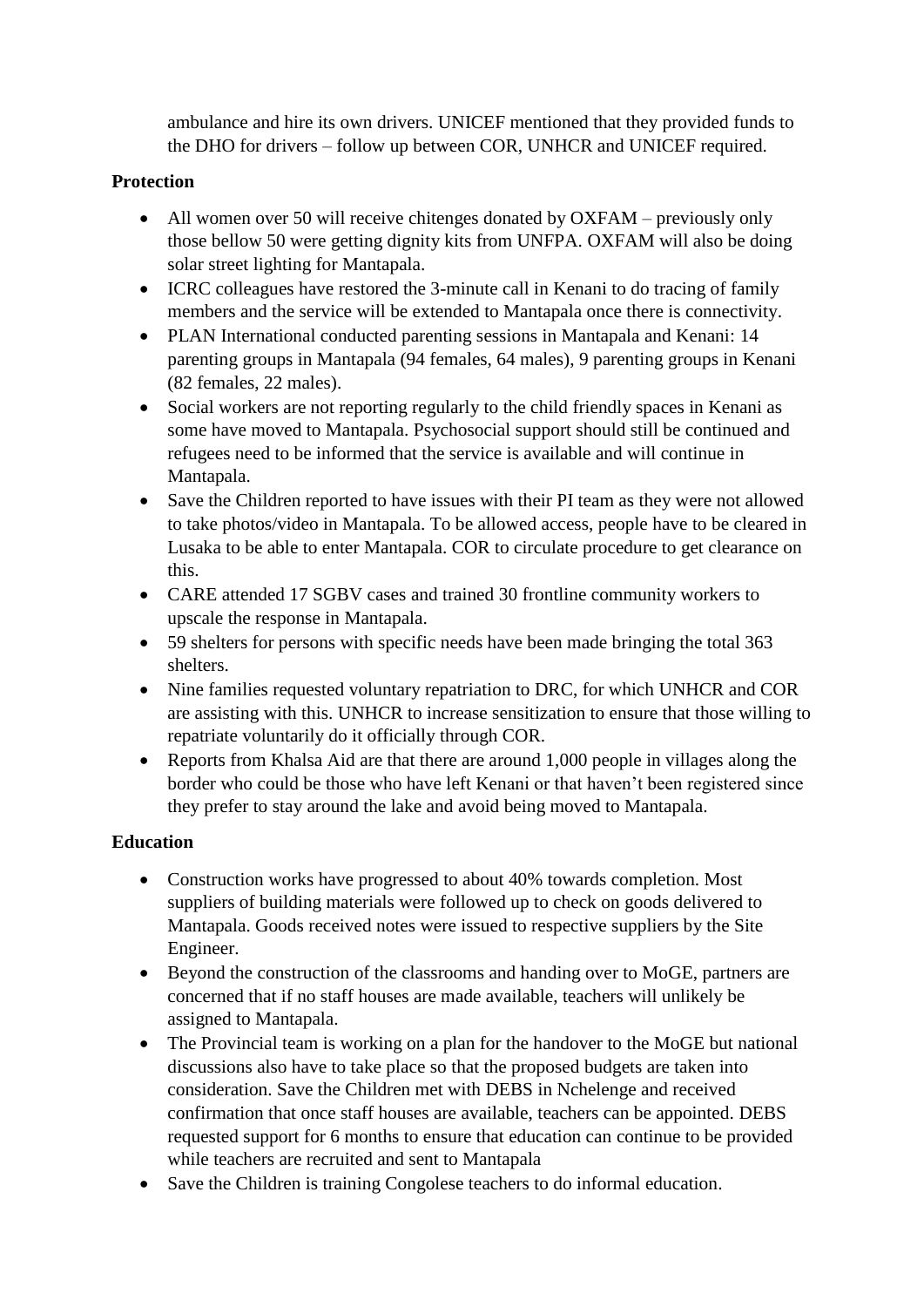- PLAN has commenced learning in seven temporally learning shelters built close to the main school construction in Mantapala catering for learners from ECE to grades 6.
- $\bullet$  24 classrooms have been planned for 3,000 + children, but the population is much higher than that. Plans to make education available to all children and youths in school-age is necessary.
- Zambian volunteer teachers will be requested to use temporally shelters for accommodation as they await their houses to be constructed.
- Ministry of Education will start the process of validating and certifying Congolese teachers' documents so that they are engaged in teaching.

## **WASH**

## **Kenani TC**

- Water production is at 143m3/day resulting in a supply ratio of 16.5l/p/d
- Five water supply systems, NCA and WVZ are operating two each while ZRC is operating hand pump. One borehole for ZRC had been shut due to stolen battery which will not be replaced as the population in Kenani is decreasing
- Number of latrines is 293 giving a ratio of 1:30
- Number of bath shelters is 265 giving a ratio of 1:33
- Hygiene promotion still continues by ZRC with 30 volunteers conduction house to house promotions with a ratio of volunteer to population of 1:288

#### **Mantapala Settlement**

- Water production 121m3/day resulting in supply ratio of 18l/p/d. (Block 8, 9, 10, 11) and 12 may use less water due to distance from the water source, however, this may be addressed after the motorization of borehole 15 located in block 12)
- There are 14 water supply systems in Mantapala; one surface water treatment motorized, one solar motorized borehole and twelve (12) boreholes fitted with India Mk II hand pumps.
- Drilling and pump testing of BH 15 has been completed and ready for motorization
- Number of latrines is 178 giving a ratio of 1:37 users
- Number of bath shelters is 143 giving a ratio of 1:46
- OXFAM, NCA and WVZ have excavated a total of 937 HH latrines 300 0f which are expected to be completed up to super structure within two weeks
- ZRC has extended hygiene promotion activities to Mantapala with a total of 38 volunteers in the settlement giving a ratio of 1:167.

#### **Issues/Challenges**

- Road access and access to construction materials remains a challenge
- High water table in some areas still impact on the construction of HH latrines
- Access to burnt bricks in sufficient quantities for HH latrine construction
- Some families have to walk long distances to fetch water in Mantapala.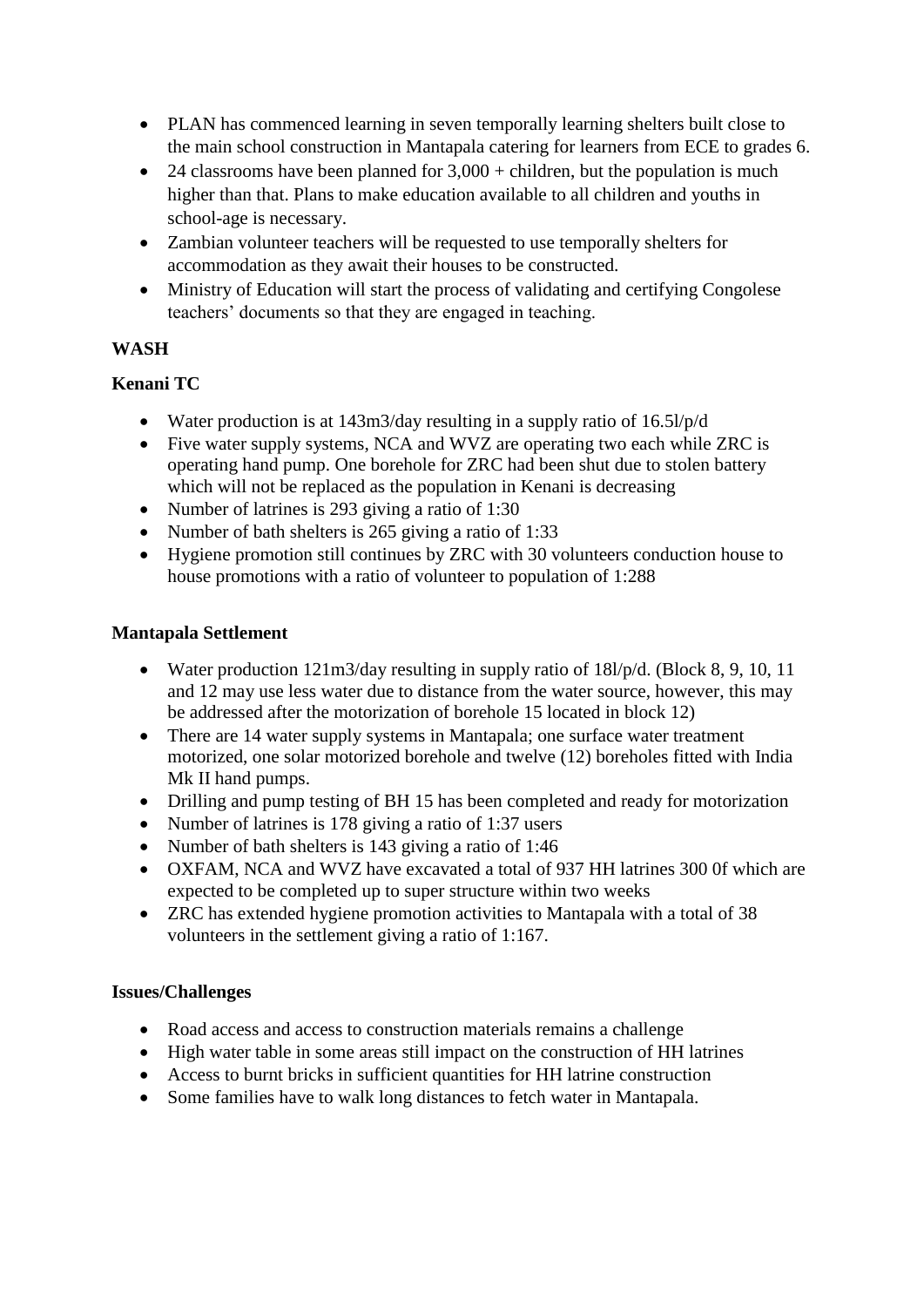### **Future WASH activities**

- RO/UNHCR site planner to provide more blocks and sites HH latrine construction and to make the settlement map colour code more user friendly
- Continue to work on the WASH Strategy
- Work on decommissioning of and construction of replacement latrines in both Kenani and Mantapala
- Establish a system of solid waste management by working with the local authority
- Monitoring of WASH indicators and collecting WASH data for planning and decision making
- Mapping of the groundwater table in Mantapala settlement. -The WASH sector cannot take the responsibility of drilling more boreholes, and dig more latrines until the survey is done as there is high risk in terms of health due to possible water contamination;
- The WASH sector should provide a plan and timetable about this survey.
- The allocation of plots should be done following the results of the groundwater survey and not before. Coordination with site planning is needed.

## **Health**

- 30% of the consultation at the OPD are confirmed malaria, while 19% are Pneumonia.
- MSF did a mass distribution of mosquito nets to prevent malaria but sensitization is needed because the nets are also being used for other purposes. Malaria will be a big challenge in the next rainy season;
- Service delivery capacity in Mantapala has improved as a tent has been set up and UNFPA has delivered equipment.
- Vaccination of children is ongoing though some parents are reluctant to vaccinate children. Sensitization has to be increased to mitigate this behaviour.
- Africa Humanitarian Action interested in doing health in Mantapala. COR and UNHCR to link AHA with UNICEF.

## **Food and nutrition**

- 267 children under five years have been admitted for treatment of severe acute malnutrition (SAM).
- 514 children under five years have been admitted for treatment of moderate acute malnutrition (MAM).
- 179 Elderly persons are receiving High Energy Protein Supplements (BP5) cumulatively.
- 12 Nutrition sensitisation sessions were conducted reaching a total of 132 pregnant and breastfeeding women during the month of May.
- Unavailability of and/or lack of accurate data does not allow a proper follow on the nutrition status;
- General food distribution in Mantapala and Kenani started on 4th June targeting a total of 15,343 (Mantapala 6,621 and Kenani 8,722).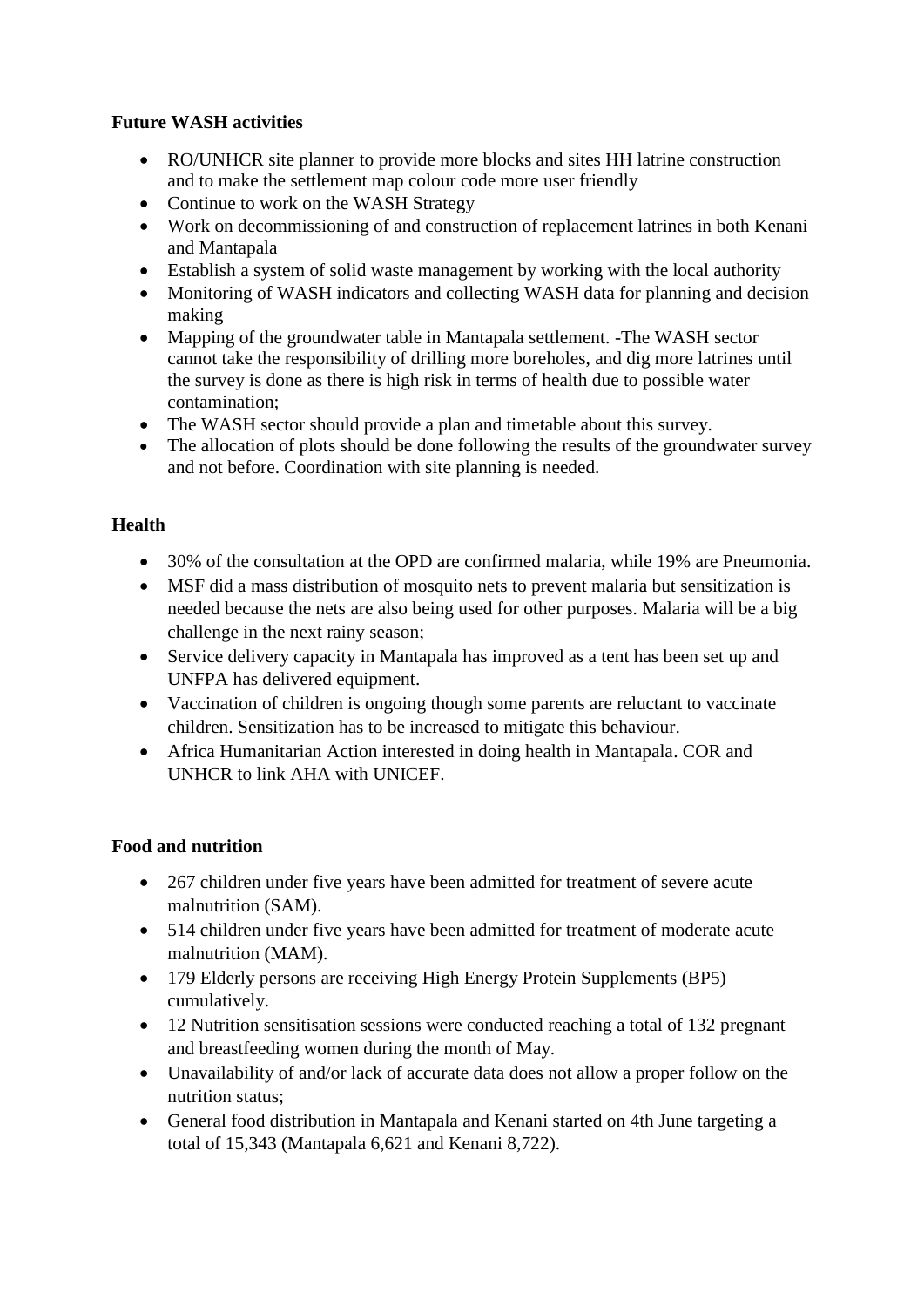• For those who haven't showed up for 3 distributions they will be taken out of the beneficiary list.

### **CRIs**

- Distribution exercise for Soap in Mantapala was completed.
- Distribution of plastic tarpaulins are on-going in Mantapala.
- Movement of Rub-Halls from Kenani to Mantapala is on-going. One Rub-Hall has been moved and erected in Mantapala.

#### **Livelihoods**

- Caritas screened 1,400 applications for livelihoods support. Two thirds of those selected are women headed HH and vulnerable families.
- The selected beneficiaries are currently being trained in building small livestock shelters.
- 550 applications were received for entrepreneurship support and bee keeping.
- A market committee is being established and a design for the market structure is also being developed.
- Phase 1 of the aquaculture assessment has been made to assess if it's something that could be done with the Ministry of Livestock and Fisheries.
- Financial Sector Deepening Zambia (FSDZ) has a programme in Luapula. Caritas interested in doing something jointly and will follow up.
- Livelihoods partners stressed the importance of demarcating which land will be used for shelter and which one for farming as land needs to be prepared prior to the rainy season. The results of the water survey could be used to define which land can be used for shelter and which for farming.

## **Regional Contingency Plan for the DRC**

- Population figures for 2016 and 2017 as agreed by COR and the interagency team was an influx of 40,000.
- Localized violence in Katanga was not foreseen and as such the entry points that were planned was through Northern Province and not North-western and Copperbelt Provinces.
- 2 possible scenarios Zambia should prepare for:
	- o Pweto and Moba region is for the moment under control but in a very fragile state which could worsen any time as opposition may be supporting unrest. COR does not exclude that about 15,000 would arrive through Luapula. These would not be part of the contingency planning because the figures would still fall under the RRRP numbers (76,000 individuals). Various military factions in eastern Congo exist so there is very high potential for conflict and displacement. 600,000 people in Tanganyika are at stake of being displaced. Kenani needs for this reason to remain as a TC that can receive people at any time.
	- o If something happens in Katanga (Lubumbashi) North-western and Copperbelt would be receiving 50,000 Congolese. A contingency plan for this will be finalized by Friday 15 June and will be shared before for comments. The plan would look at the period from 30 July 2018 to 30 June 2019. Congolese refugees entering Zambia through North-Western and Copperbelt Provinces would be